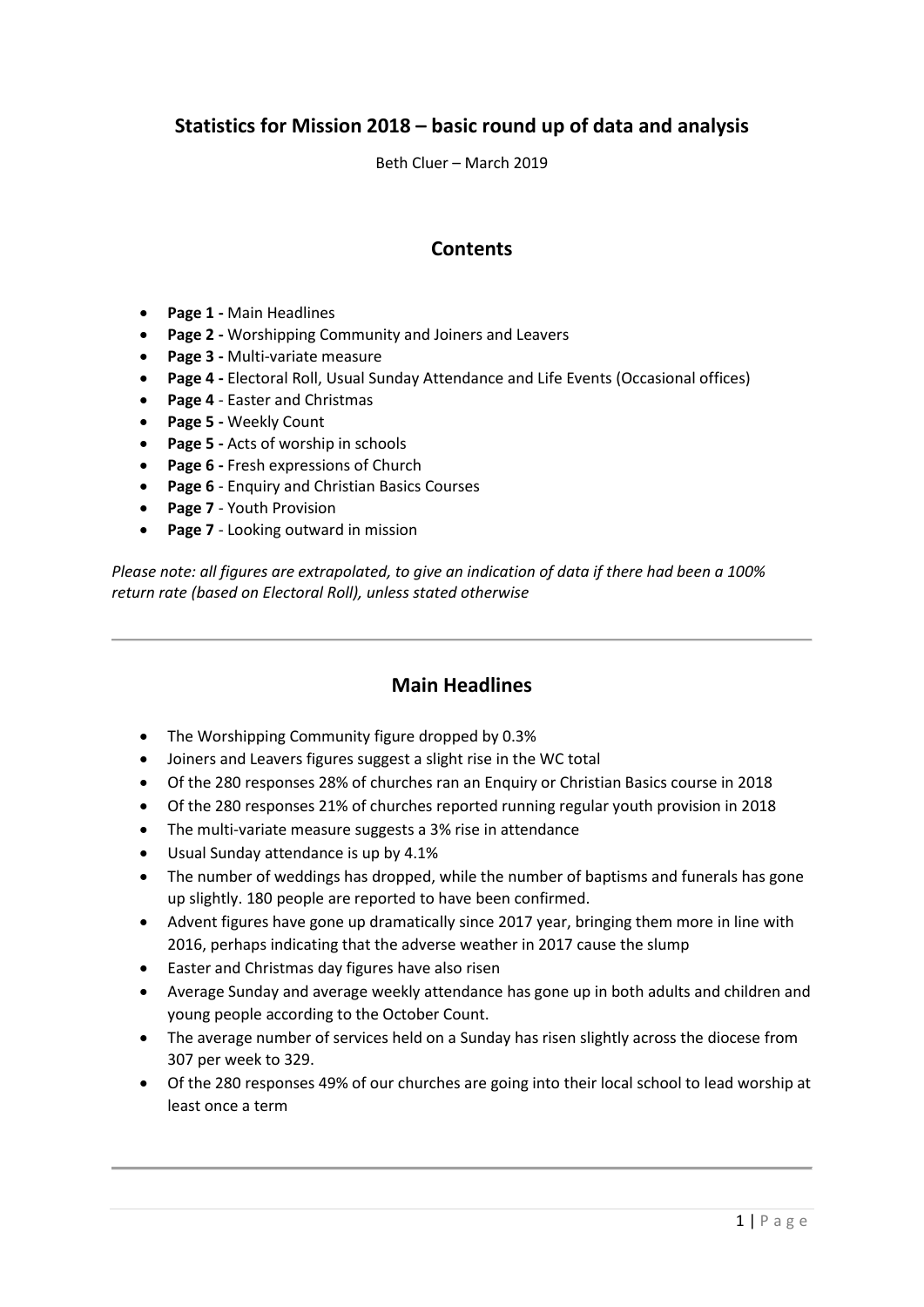# **Worshipping Community**

Worshipping Community refers to any person (inc clergy/those leading services) who attends regularly at least once a month, or would do so if not prevented by illness or infirmity. It includes people who attend both Sunday and weekday services and people who attend fresh expressions of Church. It also include people who are administered to at home or live in a care home and would consider themselves a part of the worshipping community. It does not include visitors, those who consider their 'home church' to be elsewhere or people who have left during the year and not returned.

| <b>Worshipping Community</b> | 2018   | 2017   | 2016   | 2015   | 2014   | 2013   | $2012^1$ |
|------------------------------|--------|--------|--------|--------|--------|--------|----------|
| Aged 0-10                    | 2975   | 3,005  | 2,806  | 3,039  | 3,048  | 2,973  | 3,136    |
| Aged 11-17                   | 880    | 967    | 838    | 1,010  | 1,062  | 1,164  | 1,216    |
| Aged 18-69                   | 8149   | 8,204  | 8,379  | 9,091  | 9,049  | 9,794  | 10,817   |
| Aged 70+                     | 6367   | 6,260  | 5,635  | 5,932  | 5,964  | 6,044  | 6,496    |
| <b>Total</b>                 | 18,371 | 18,436 | 17,659 | 19,073 | 19,123 | 19,976 | 21,665   |

| <b>Joiners</b>                             | 2018<br><b>Total</b> | 2017<br><b>Total</b> | 2016<br><b>Total</b> | 2015<br>total | 2014<br>total | 2013<br>total  | 2012<br>total        |
|--------------------------------------------|----------------------|----------------------|----------------------|---------------|---------------|----------------|----------------------|
| Worshipping for the<br>first time          | 649                  | 647                  | 695                  | 840           | 1,020         | 1,051          | 1,211                |
| Moved into the area                        | 442                  | 480                  | 395                  | 357           | 459           | 458            | 522                  |
| Moved from a local<br>church               | 250                  | 246                  | 173                  | 264           | 245           | 315            | n/a                  |
| Returned to church                         | 178                  | 246                  | 215                  | 186           | 257           | 193            | 239                  |
| Total                                      | 1,518                | 1,619                | 1,478                | 1,647         | 1,981         | 2,018          | 1,972                |
| <b>Leavers</b>                             |                      |                      |                      |               |               |                |                      |
| Death or<br>Illness                        | 425                  | 443                  | 359                  | 399           | 402           | 445            | 464                  |
| Moved away                                 | 374                  | 310                  | 278                  | 304           | 350           | 342            | 394                  |
| Moved to a<br>Local church                 | 125                  | 162                  | 158                  | 238           | 142           | 207            | n/a                  |
| Not worshipping<br>anywhere                | 222                  | 257                  | 230                  | 172           | 149           | 139            | 200                  |
| <b>Total</b>                               | 1,145                | 992                  | 1,025                | 1,112         | 1,042         | 1,133          | 1,058                |
|                                            |                      |                      |                      |               |               |                |                      |
|                                            | 2018                 | 2017                 | 2016                 | 2015          | 2014          | 2013           | 2012                 |
| <b>Net change</b><br>(inc. deaths/illness) | $+373$               | $+627$               | $+453$               | $+534$        | +938          | +885           | $+919$               |
| <b>Net change</b>                          | $-00$                | $\sim$ $\sim$ $\sim$ | $\sim$ $\sim$        | $\sim$        | $\sim$ $\sim$ | $\overline{a}$ | $\sim$ $\sim$ $\sim$ |

**<sup>.</sup>** <sup>1</sup> 2012 was the first time this question was asked – the people tasked with filling out the form did not know how to answer this question. What we can see if an 'equalling out' as the concept becomes part of our shared language.

**(exc. deaths/illness) +798** +1,097 +812 +933 +1,341 +1,330 +1,378 +1,378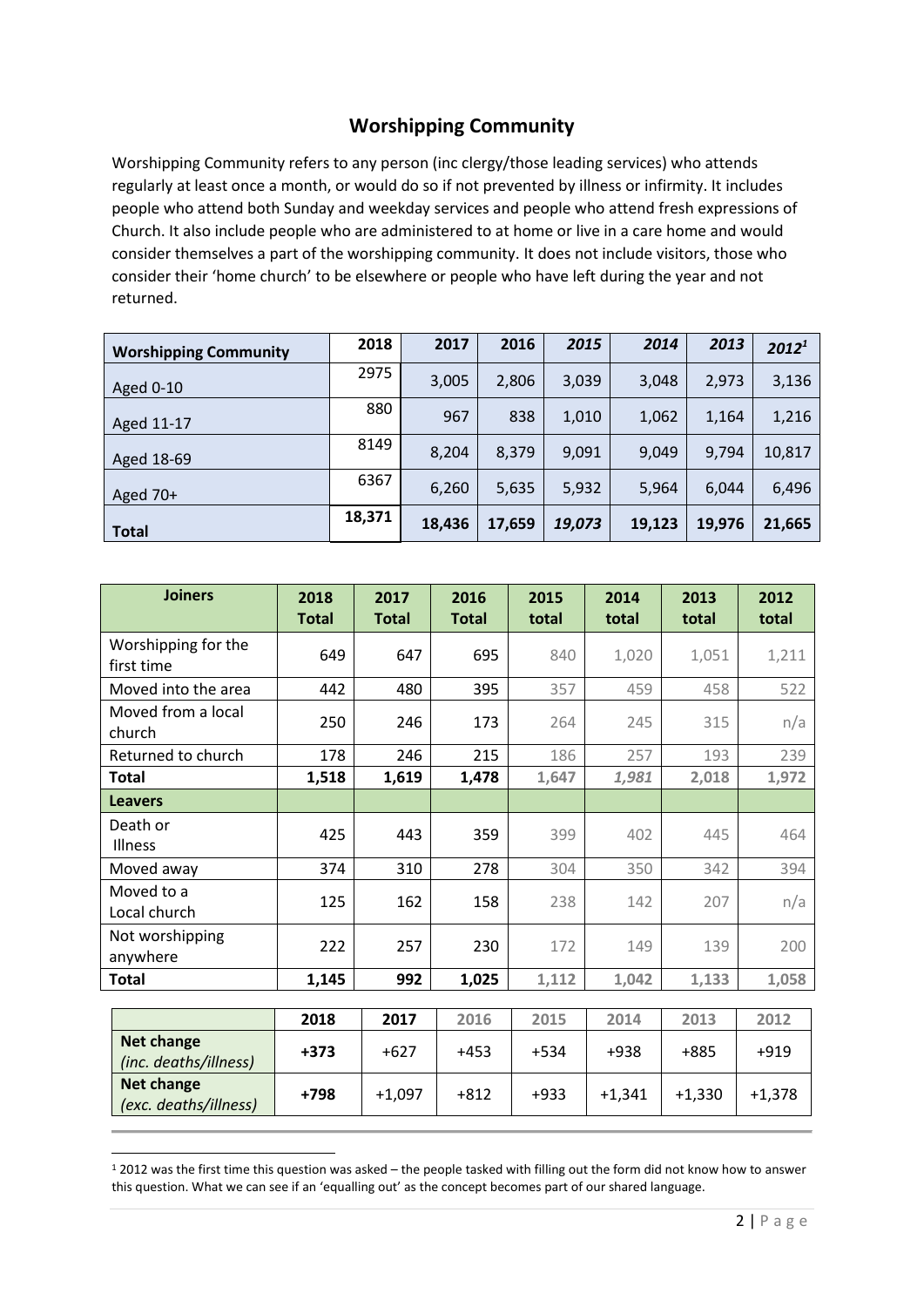### **Multi-variate measure**

*The standardised multi-variate measure is used by the Church Commissioners and national church in understanding what God is doing in numerical growth diocese by diocese combines:*

- *Adult Average Weekly Attendance (AWA), and*
- *Child Normal Sunday Attendance (also known as uSa)*

*This multi-variate approach is to compensate for anomalies which have occurred through clarification of the question of under-16 average weekly attendance in 2013. The modified question*  asked for school services to be included. This was further clarified in 2014 to be more specific ('school *services held in the church building').* 

*The downside in combining the two elements above is that it doesn't include children in fresh expressions of Church on weekdays but it does mean that we have a consistent approach each year.* 

|                        | 2018   | 2017     | 2016     | 2015     | 2014     | 2013   | 2012   |
|------------------------|--------|----------|----------|----------|----------|--------|--------|
| <b>Adult AWA</b>       | 12,978 | 12,494   | 12,805   | 13,295   | 13,304   | 13,583 | 13,225 |
| Child USA              | 1,317  | 1,378    | 1,388    | 1,628    | 1,639    | 1,656  | 1,657  |
| <b>Total</b>           | 14.295 | 13,872   | 14,193   | 14,923   | 14.943   | 15,239 | 14,882 |
| % Trend since $2009^2$ | 4.51%  | 1.43%    | 3.77%    | 9.11%    | 9.26%    | 11.42% | 8.81%  |
| % Year on year         | 3.04%  | $-2.26%$ | $-5.02%$ | $-2.07%$ | $-1.94%$ | 2.40%  | 4.00%  |

1

 $2$  Total in 2009 was 13,677 – this is when we began to use this measure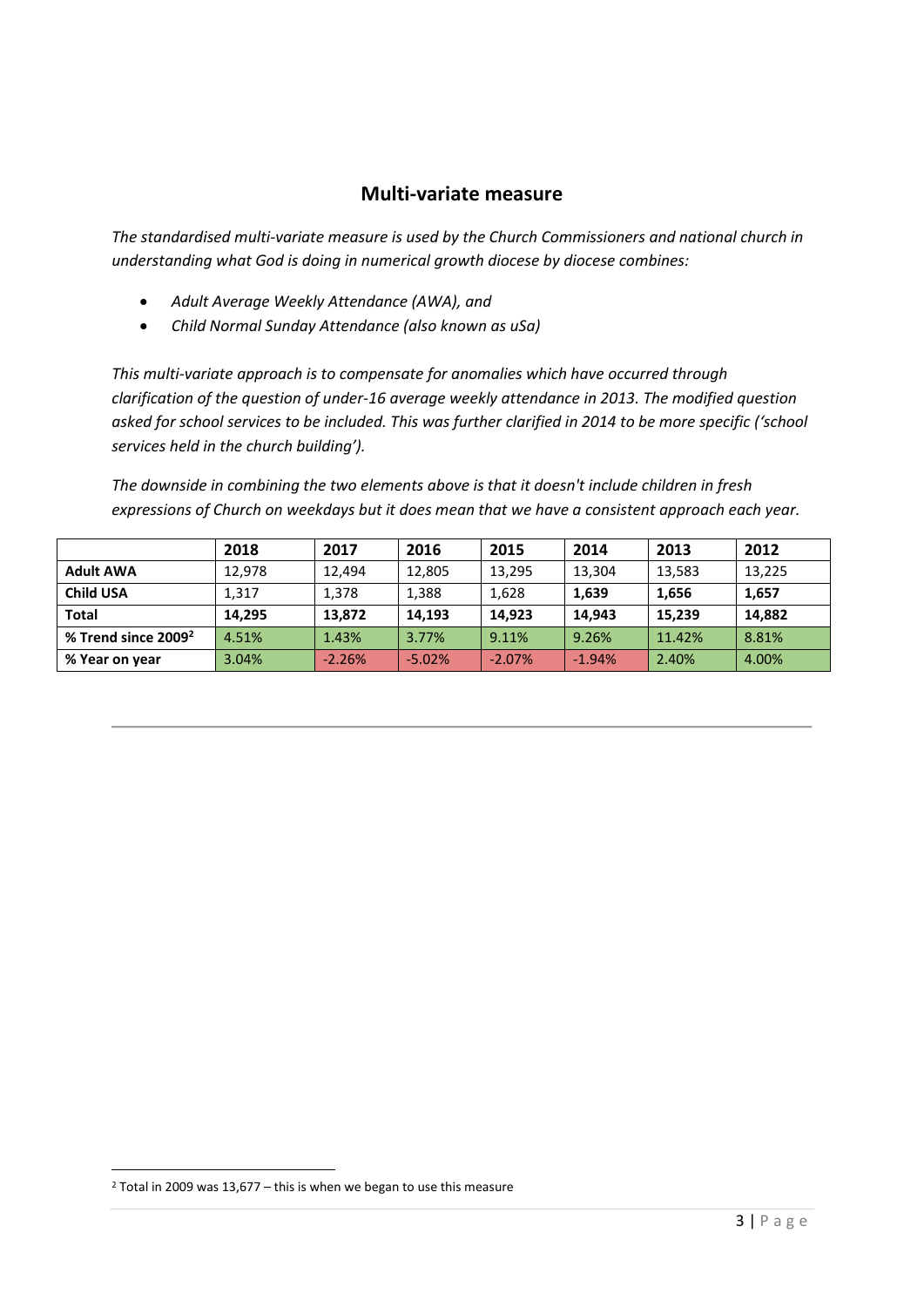|                                     | 2018   | 2017                             | 2016   | 2015           | 2014     | 2013   | 2012           |  |  |  |  |
|-------------------------------------|--------|----------------------------------|--------|----------------|----------|--------|----------------|--|--|--|--|
| <b>Electoral Roll</b>               | 16,303 | 16,042                           | 16,036 | 16,089         | 15,928   | 15,894 | 17,390         |  |  |  |  |
| <b>Usual Sunday Attendance</b>      |        |                                  |        |                |          |        |                |  |  |  |  |
| Under 16's                          | 1,344  | 1,378                            | 1,388  | 1,450          | 1,628    | 1,656  | 1,657          |  |  |  |  |
| <b>Adults</b>                       | 10,227 | 9,741                            | 9,856  | 10,174         | 10,771   | 11,042 | 10,872         |  |  |  |  |
| <b>Total</b>                        | 11,571 | 11,119                           | 11,245 | 11,624         | 12,399   | 12,698 | 12,530         |  |  |  |  |
| <b>Weddings &amp; Blessings</b>     |        |                                  |        |                |          |        |                |  |  |  |  |
| Weddings                            | 664    | 743                              | 773    | 783            | 942      | 884    | 1,006          |  |  |  |  |
| <b>Blessings of Marriage</b>        | 39     | 49                               | 38     | 48             | 43       | 46     | 44             |  |  |  |  |
| <b>Total</b>                        | 703    | 791                              | 811    | 831            | 984      | 931    | 1,050          |  |  |  |  |
| <b>Baptisms &amp; Thanksgivings</b> |        |                                  |        |                |          |        |                |  |  |  |  |
| Baptisms < 1 yr old                 | 822    | 804                              | 780    | 959            | 989      | 1,077  | 1,094          |  |  |  |  |
| Baptisms 1-4 yrs old <sup>3</sup>   | 340    | 271                              | 395    | 429            | 402      | 482    |                |  |  |  |  |
| Baptisms 5-12 yrs old               | 108    | 93                               | 97     | 111            | 114      | 140    |                |  |  |  |  |
| Baptisms 13+ yrs old                | 95     | 141                              | 123    | 168            | 148      | 160    | 170            |  |  |  |  |
| Thanksgiving < 1 yr                 | 11     | 22                               | 26     | 39             | 28       | 37     | 21             |  |  |  |  |
| Thanksgiving 1-12yr <sup>4</sup>    | 3      | 11                               | 22     | $\overline{7}$ | 4        | 8      | $\overline{7}$ |  |  |  |  |
| Thanksgiving 13+ yrs                | 2      | $\Omega$                         | 0      | 0              | $\Omega$ | 0      |                |  |  |  |  |
| <b>Total</b>                        | 1,381  | 1,342                            | 1,443  | 1,713          | 1,685    | 1,906  | 1,911          |  |  |  |  |
| <b>Funerals</b>                     |        |                                  |        |                |          |        |                |  |  |  |  |
| In a Church Building                | 1,356  | 1,340                            | 1,387  | 1,492          | 1,444    | 1,544  | 1,616          |  |  |  |  |
| In a Crematorium                    | 762    | 733                              | 751    | 817            | 904      | 1,076  | 1,127          |  |  |  |  |
| <b>Total</b>                        | 2,118  | 2,073                            | 2,138  | 2,309          | 2,348    | 2,620  | 2,743          |  |  |  |  |
| Confirmations <sup>5</sup>          |        | (Actual data - not extrapolated) |        |                |          |        |                |  |  |  |  |
| Children and Young People           | 68     | 32                               |        |                |          |        |                |  |  |  |  |
| Adults (16+)                        | 112    | 106                              |        |                |          |        |                |  |  |  |  |
| <b>Total</b>                        | 180    | 138                              | 172    | 208            |          |        |                |  |  |  |  |

## **Electoral Roll, Usual Sunday Attendance and Life Events (Occasional offices)**

## **Easter and Christmas**

|                                                                   | 2018   | 2017   | 2016   | 2015   | 2014   | 2013   | 2012   |
|-------------------------------------------------------------------|--------|--------|--------|--------|--------|--------|--------|
| <b>Easter</b><br>(communicants)                                   | 17,729 | 11,730 | 12,281 | 14,084 | 14,150 | 14,005 | 14,345 |
| <b>Easter</b><br>(attendance)                                     | 18,518 | 16,851 | 17,204 | 19,441 | 19,994 | 19,213 | 20,321 |
| <b>Christmas</b><br>(communicants)                                | 12,138 | 13,137 | 13,395 | 13,255 | 13,659 | 14,039 | 14,091 |
| <b>Christmas</b><br>(attendance)                                  | 37,010 | 36,846 | 41.904 | 42,114 | 39,547 | 36,948 | 36,799 |
| <b>Advent</b><br>(for the congregation / local community)         | 54,353 | 37,603 | 50,030 | 43,559 | 44,304 | 37,898 |        |
| <b>Advent</b><br>(specifically for Civic / School / Organisation) | 62,280 | 49,019 | 54,685 | 59,260 | 51,244 | 51,369 |        |

<sup>&</sup>lt;sup>3</sup> Prior to 2013, baptism numbers for those aged 1-12 were counted together

 $\overline{a}$ 

<sup>4</sup> Prior to 2013, thanksgiving numbers for those aged 13+ were not counted, but in light that the service is one of

thanksgiving for birth or adoption is now being included to give a more accurate picture

<sup>5</sup> Prior to 2017 we did not include confirmations on the SfM form so data was collected from Bishops Lodge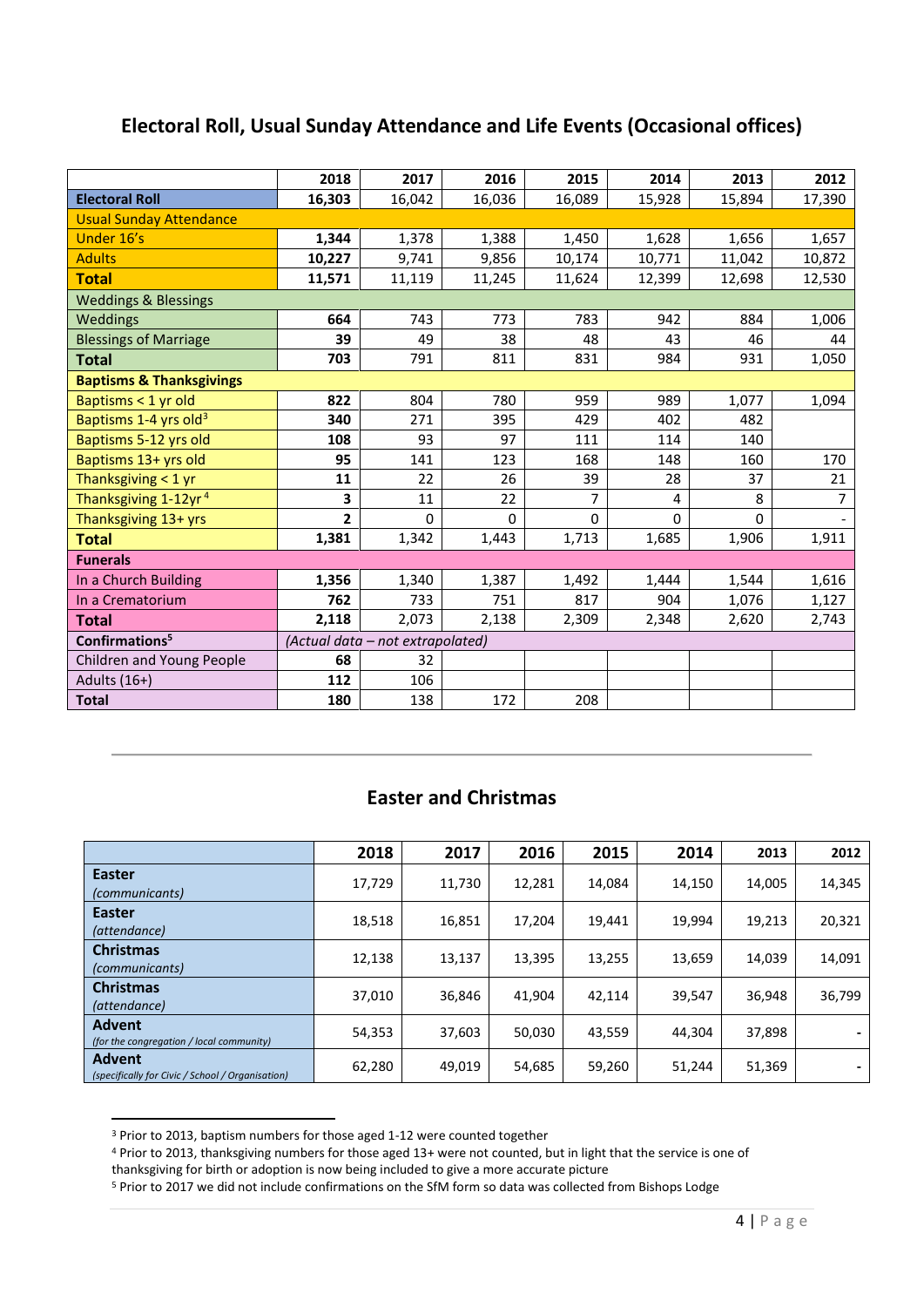|                                  | Parish, fxC and             |  |                        |        |             |        |             |             |        |           |
|----------------------------------|-----------------------------|--|------------------------|--------|-------------|--------|-------------|-------------|--------|-----------|
|                                  | school services in          |  |                        |        |             |        |             |             |        |           |
|                                  | church building             |  | Sunday 7 <sup>th</sup> |        | Sunday 14th |        | Sunday 21st | Sunday 28th |        |           |
|                                  | <b>Sunday adults</b>        |  | 11,269                 |        | 8,523       |        | 9,647       |             | 10,819 |           |
|                                  | <b>Weekday adults</b>       |  | 3,622                  |        | 3,665       |        | 2,764       |             | 1,602  |           |
|                                  | <b>Sunday &lt;16yrs</b>     |  |                        | 1,814  | 1,057       |        | 1,194       |             | 1,202  |           |
|                                  | <b>Weekday &lt;16yrs</b>    |  |                        | 5,438  | 7,306       |        | 2,449       |             | 1,972  |           |
|                                  |                             |  |                        |        |             |        |             |             |        |           |
|                                  | <b>All Age Attendance</b>   |  | 2018                   | 2017   | 2016        | 2015   |             | 2014        | 2013   | 2012      |
|                                  | Average weekly              |  | 18,586                 | 16,498 | 16,761      | 18,097 | 17,967      |             | 19,051 | 16,150    |
|                                  | Average weekly exc. schools |  | 13,881                 | 13,553 | 14,179      | 14,911 | 15,098      |             | 15,021 | Inc above |
|                                  | <b>Average Sunday</b>       |  | 11,381                 | 10,435 | 11,150      | 12,368 | 12,687      |             | 12,952 | 13,297    |
| <b>Adults</b>                    |                             |  |                        |        |             |        |             |             |        |           |
|                                  | Average weekly              |  | 12,978                 | 11,558 | 12,804      | 13,557 | 13,295      |             | 13,583 | 13,225    |
|                                  | Average weekly exc. schools |  | 11,920                 | 11,711 | 12,357      | 12,611 | 12,636      |             | 12,702 | Inc above |
|                                  | <b>Average Sunday</b>       |  | 10,065                 | 9,216  | 9,876       | 10,659 | 10,976      |             | 11,154 | 11,510    |
| <b>Children and Young People</b> |                             |  |                        |        |             |        |             |             |        |           |
|                                  | Average weekly              |  | 5,608                  | 4,939  | 3,957       | 4,540  |             | 4,672       | 5,468  | 2,925     |
|                                  | Average weekly exc. schools |  | 1,961                  | 1,842  | 1,822       | 2,300  |             | 2,462       | 2,319  | Inc above |
|                                  | <b>Average Sunday</b>       |  | 1,317                  | 1,219  | 1,274       | 1,710  |             | 1,711       | 1,799  | 1,782     |

# **Weekly Count (October Count)**

### **Number of services**

Respondents were asked how many services were held on Sunday and midweek. Across the diocese 329 services were held on the average Sunday (or 543 in the average week).

## **How often does your ministry team lead acts of worship in school?**

Churches are asked how often someone from their team goes into schools to lead worship, this does not include the times the school comes into the church.

*Data below is actual not extrapolated*

Of the 280 responses:

- 37 said never
- 25 said occasionally/ad hoc
- 25 said once or twice a term
- 36 said once a month
- 33 said once a fortnight
- 35 said weekly
- 9 said more than once a week
- 80 said they do not have a school in their parish

### **49% of our churches are going into their local school to lead worship at least once a term**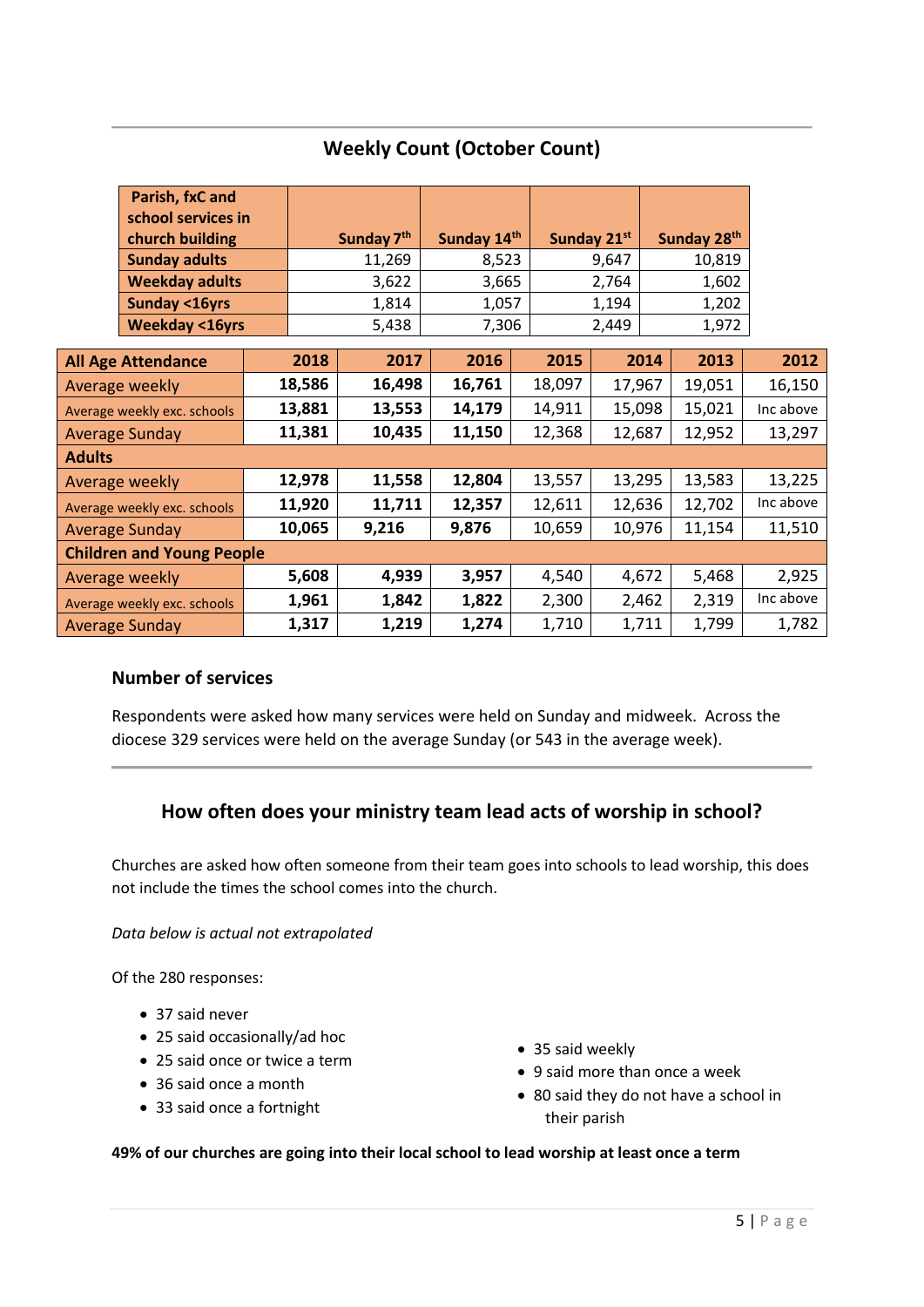## **Fresh expressions of Church**

*Data below is actual not extrapolated*

The Pioneer development team are working on their research that will give a much deeper insight to the work of fresh expressions of Church across the diocese.

In terms of what was reported through the Statistics for Mission process:

- Of the 280 responses 90 churches/benefices reported one or more fresh expressions
- A total of 150 fresh expressions were reported as being active in 2018

*NB: Not all of these will fit the full criteria of fresh expressions at this time.* 

### **Enquiry and Christian Basics Course**

*This was a one off question asked this year Data below is actual not extrapolated*

- 56 churches reported running a course solely as a church
- 21 churches reported running a course in partnership with other churches
- 77 churches in total reported running a course.

#### **Of the 280 responses 28% of churches ran a course in 2018**

- Across these courses 1150 people attended (1067 over 18 years old and 83 under 18 years old)
- 52 churches reported the attendees were people who were regular attendees of their church
- 5 churches reported that attendees were not regular attendees
- 18 churches reported that attendees were mixed between regular and none regular attendees

#### **The average number of adults attending any one course is 14**

 Courses run by churches were: Start Course (3), York (4), Alpha (23), Pilgrim (14), Live Lent (1), Christianity Explored (7), Life Explored (1), Surprised by Hope (1), Resolve (1), Faith in Pictures (1), The Bible Course (4), Life on the Frontline (1) and Courses designed by the churches themselves (19)

#### **The most popular courses were Alpha, Courses designed by the church and Pilgrim**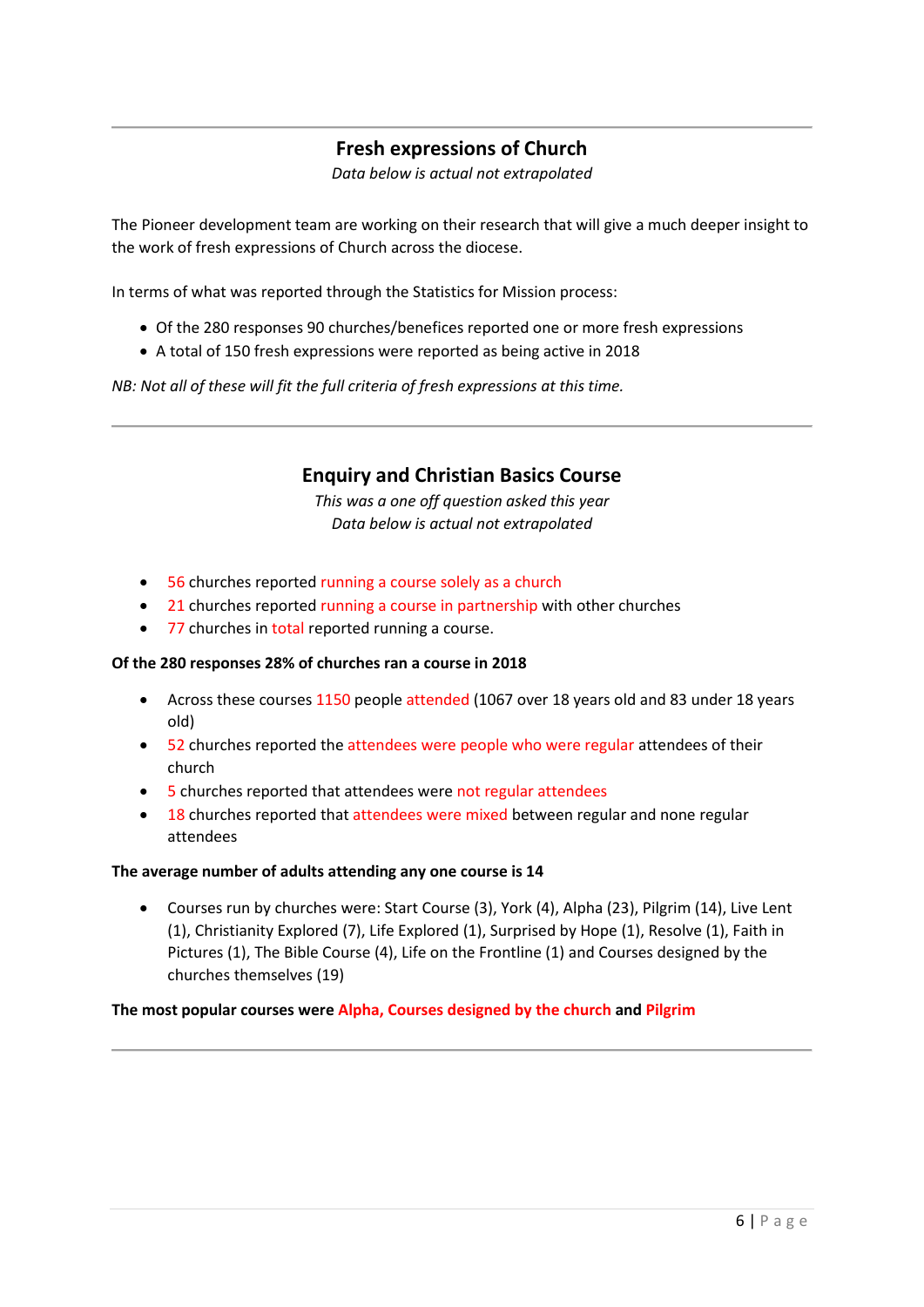## **Youth provision**

*This was a one off question asked this year Data below is actual not extrapolated*

*The form stated: Here we are specifically asking about your church's ministry with those aged 11-17. Please only include projects or groups that have significant involvement from your church and where there is an ongoing relationship between the young people and your church.*

- 36 churches reported running regular youth provision solely by themselves
- 20 churches reported running regular youth provision in partnership with other churches
- 6 churches reported running regular youth provision in partnership with other organisations
- 60 churches in total reported running regular youth provision

### **Of the 280 responses 21% of churches reported running regular youth provision in 2018**

• 22 churches provision is on Sundays and 44 on other days

### **68% of the youth provision is held Monday - Saturday**

- 23 churches reported it being led by people paid by the parish
- 3 churches reported it being led by people paid by elsewhere
- 43 churches reported it being led by volunteers who are part of the worshipping community
- 9 churches reported it being led by volunteers from elsewhere
- 16 churches reported it being led by clergy

Most churches reported their youth provision being led by multiple people from the categories above.

**56% of the churches reported having volunteers being part of the leadership, 44% of churches reported having paid workers (inc clergy) involved in leadership, 18% of churches reported clergy being part of the leadership.**

# **Please briefly describe one way in which your church has been looking outward in mission in 2018?**

*Data below is actual not extrapolated*

This questions at the end of the form with an open box to fill in as much or as little as the church would like. Answers range, some examples are charity fundraising, successful seasonal services, sending letters, invites and card to the community, church repairs or building projects, opening the church for concerts, festivals and teas, new ways of doing services, fresh expressions of Church, hospitality, open churches, links with schools, social action, enquiry courses… and more

Of the 280 responses 15 churches reported nothing happening (phrases such as N/A, no, nil, no progress) and 26 churches did not fill this box in.

239 churches did report something in this box.